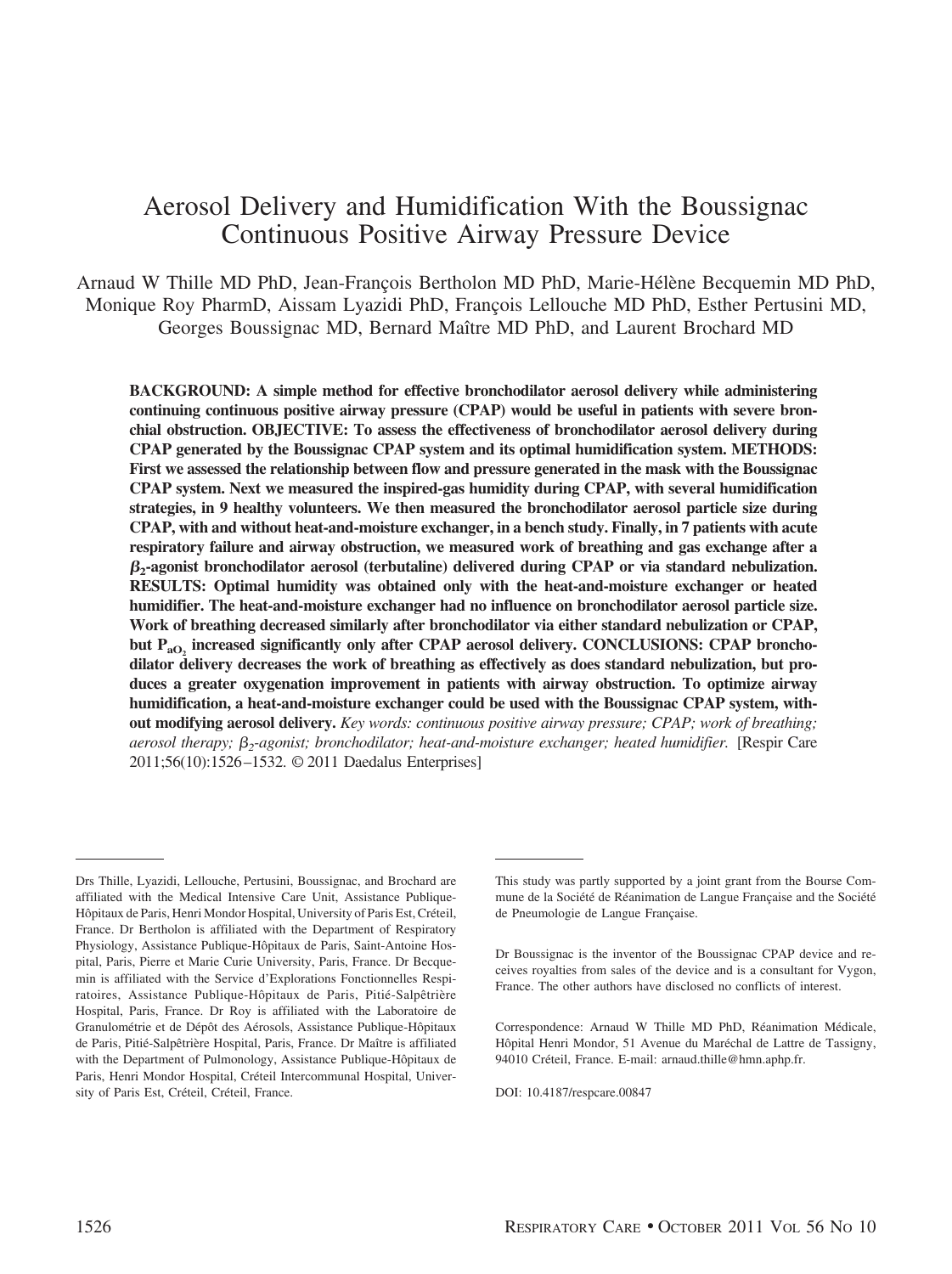## **Introduction**

Continuous positive airway pressure (CPAP) via face mask is effective in several forms of acute respiratory failure. CPAP hastened recovery and decreased the need for intubation in patients with acute pulmonary edema,<sup>1,2</sup> avoided re-intubation in hypoxemic postoperative patients,<sup>3</sup> and decreased the work of breathing (WOB) and dyspnea in patients with COPD.4,5 During mechanical ventilation of COPD patients with dynamic hyperinflation, external PEEP diminished patient effort for inspiration by decreasing intrinsic PEEP.6-8

CPAP can be generated with the Boussignac CPAP system (Vygon, Écouen, France), which is a small disposable plastic cylinder that fits on the mask and generates positive pressure by accelerating a flow of air and/or oxygen. In patients with acute pulmonary edema treated in the emergency room, the Boussignac CPAP device provided benefits similar to those of pressure support ventilation (PSV) delivered by a ventilator.<sup>9</sup>

Inhaled  $\beta_2$ -agonists and anticholinergic bronchodilators are the first-line treatment of bronchospasm during asthma or COPD exacerbation.10,11 In patients with severe bronchospasm these agents are usually delivered via pneumatic nebulizer, with a gas flow of about 6 L/min.12 Pneumatic nebulizer is as efficient as delivery via metered-dose inhaler,<sup>13</sup> and more efficient and better tolerated than intravenous administration.14 However, in patients requiring CPAP, a method for delivering bronchodilator aerosol while applying CPAP would be useful.

Few studies have evaluated aerosol delivery during CPAP15,16 or PSV.17-20 Some studies found substantial aerosol loss, possibly related to particle impaction in the mask due to the high flow required to generate CPAP.16 Other studies found that aerosol delivery with CPAP was associated with better lung aerosol deposition<sup>18</sup> or better clinical outcomes.<sup>15,17</sup> We conducted this physiological study to evaluate the effectiveness of aerosol delivery during CPAP. We searched for the optimal humidification strategy during CPAP, and in patients with airway obstruction we measured patient inspiratory effort before and after  $\beta_2$ -agonist administered during CPAP versus during spontaneous ventilation.

#### **Methods**

This study was approved by the institutional review board of Henri Mondor Hospital, and all subjects gave written informed consent before study inclusion. The study was conducted in the research laboratories of Pitié-Salpêtrière Hospital and Henri Mondor Hospital, and in the medical intensive care unit of Henri Mondor Hospital. We tested the Boussignac CPAP device (Fig. 1), which uses the incoming flow of gas to generate turbulence that creates a "virtual valve" at the mask opening. The gas (air or  $O<sub>2</sub>$ ) entering through a distal connector at the open end of the device is accelerated in 4



Fig. 1. The Boussignac continuous positive airway pressure (CPAP) is a small plastic cylinder that attaches to a face mask. The distal connector at the device's open end connects to the driving gas (air or  $O<sub>2</sub>$ ), and the proximal connector on the patient side allows either oxygen supplementation or mask-pressure measurement.

very small holes around the open-ended cylinder, which generates a positive pressure in the mask. A proximal connector on the patient side of the cylinder allows for either oxygen supplementation, if the source gas is air, or mask-pressure monitoring with a manometer.

# **Pressure Generated by the Boussignac CPAP Device**

To evaluate the relationship between the gas flow in the device and the pressure generated in the mask, we recorded the pressure in the mask at several flows. From a wall source, compressed gas was delivered from a rotameter (Prolabo, Fontenay-sous-Bois, France) to the distal connector, at flows of 0 to 35 L/min. Through the proximal connector we measured pressure in the mask with a manometer (KI16, Vygon, Écouen, France), at pressures of 0 to 25 cm  $H_2O$ . We measured the pressure generated by the CPAP device without ventilation and during inspiration and expiration, with a manually operated pump connected to the CPAP device by a hose, and set to a tidal volume of 500 mL and a respiratory rate of 12 breaths/min.

#### **Gas Hygrometry**

We used a previously described psychrometric method<sup>21</sup> to measure the absolute humidity of the inspired gas. We tested 4 humidification strategies at room temperature (22°C) in 9 healthy volunteers receiving CPAP at a constant  $7.5 \text{ cm } H<sub>2</sub>O$ , during: no humidification; cold water humidification in 1 or 2 connectors of the CPAP device; heat-and-moisture exchanger (Humid-Vent, Hudson RCI, Temecula, California) (28 mL dead space) placed between the mask and the CPAP device; and heated humidifier (MR850, Fisher & Paykel, Auckland, New Zealand) with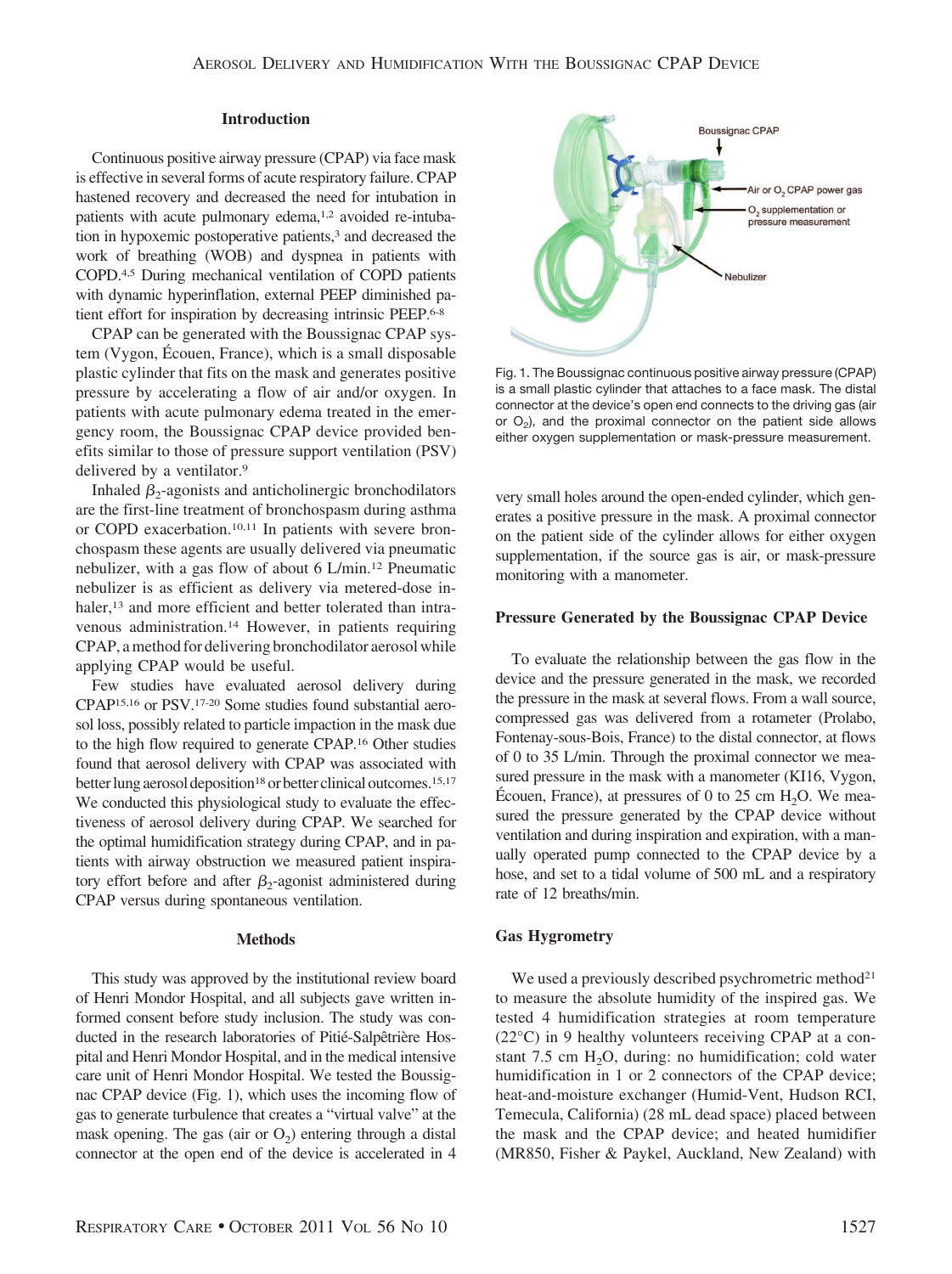

Fig. 2. Setup for aerosol particle size measurement. A: Boussignac continuous positive airway pressure (CPAP) device, connected to a compressed air source. B: Heat-and-moisture exchanger. C: Tpiece. D: Nebulizer. E: T-piece. F: Laser diffraction particle sizer and counter. G: Ventilator circuit, leading to a pump.

an additional gas source at 7 L/min and 12 L/min. This experiment was performed without nebulization.

# **Aerosol Particle Size**

We measured the aerosol particle size distribution of the terbutaline aerosol during CPAP before and after placing a heat-and-moisture exchanger between the CPAP device and the nebulizer. We used a CPAP of 10 cm  $H_2O$  and simulated physiologic ventilation by producing expired air that was water-saturated at 37°C, a 1,000- mL tidal volume, and a respiratory rate of 12 breaths/min. The setup was composed of a pump that simulated a patient, a T-piece to sample aerosol, a nebulizer, a heat-and-moisture exchanger, and the CPAP device (Fig. 2). The jet nebulizer (LC Sprint, Pari, Starnberg, Germany) was attached to the open end of the CPAP device with a T-piece, and run with a flow 6 L/min. The LC Sprint nebulizer delivers aerosol with a mass median aerodynamic diameter of 3.3  $\mu$ m, and 70% of the particles are  $\lt$  5  $\mu$ m. We sampled the aerosol at the T-piece and measured the aerosol with a laser diffraction particle sizer and counter (LAP 320, Topas, Dresden, Germany).

# **Bronchodilator Delivery With Versus Without CPAP**

We screened patients admitted for hypercapnic acute respiratory failure who required noninvasive ventilation (NIV). We included patients with persistent hypercapnia  $(P_{aCO_2} > 45$  mm Hg) that suggested chronic pulmonary disease. We excluded patients with cardiac pulmonary edema, acute asthma, or any risk factor related to placement of an esophageal balloon (eg, thrombocytopenia or gastrointestinal bleeding). We studied the included patients when they had been in stabilized condition for 24 hours after weaning from NIV.

We compared the respiratory effect of a  $\beta_2$ -agonist (terbutaline 5 mg) delivered via standard nebulization or via CPAP, in random order, at an interval of 3 hours, to minimize carry-over effects. The bronchoprotective effect of  $\beta_2$ -agonists is maximal at 90 min, followed by a sharp drop 3 hours after inhalation, and complete elimination at 6 hours.22 Standard nebulization was via jet nebulizer (Cirrus, Intersurgical, United Kingdom, mass median aerodynamic diameter  $2.7 \mu m$ , 70% of particles  $\leq 5 \mu$ m) and face mask. The nebulizer was powered with compressed air during both CPAP and standard nebulization. The air flow was 6 L/min during standard nebulization, and 15 L/min during CPAP, to maintain a minimum positive pressure of  $5 \text{ cm H}_2\text{O}$ . Nebulization time and time on CPAP was  $5-10$  min.  $O_2$  was administered via nasal cannula during standard nebulization, and via the proximal connector during CPAP. The  $O<sub>2</sub>$  flow was the same throughout all experiments. After nebulization, all patients received  $O<sub>2</sub>$  via nasal cannula and underwent arterial blood gas measurements. Before and 15 min after each nebulization we measured variables that reflect patient effort and gas exchange.

We measured airway pressure with a differential pressure transducer (MP45, Validyne, Northridge, California,  $\pm$  80 cm H<sub>2</sub>O), and flow with a pneumotachograph (No. 2, Fleisch, Lausanne, Switzerland) connected to a face mask. We measured esophageal and gastric pressure with a doublelumen catheter equipped with 2 balloons (Marquat, Boissy Saint-Léger, France). Appropriate placement of the esophageal balloon was verified with an occlusion test.23 All signals were recorded at 200 Hz with an analog-to-digital dataacquisition system (MP100, Biopac Systems, California). We calculated respiratory muscle energy expenditure from the esophageal pressure-time product per breath and per minute, by measuring the area under the esophageal pressure signal between the onset of inspiratory effort and the end of inspiration. This area was referred to as the chest-wall static recoil pressure-time curve relationship.24 A difference between the beginning of the negative esophageal-pressure deflection and the zero-flow point was taken as the intrinsic PEEP25 and was corrected for any abdominal pressure activity.26 We computed patient inspiratory WOB per breath from the area included between the esophageal pressure/tidal volume loop and the chest-wall relaxation curve, using the Campbell diagram, as previously described.8

## **Statistic Analysis**

We compared the ventilatory pattern data and the patient-effort variables with the Wilcoxon test for each period, as the small number of patients required a nonparametric test.  $P < .05$  was considered statistically significant.

We estimated that 15 patients would be required to detect a 20% WOB difference between CPAP and standard nebulization. Analysis of the data from the first 7 patients found no significant WOB difference between CPAP and standard nebulization. This finding, together with the difficulties raised by performing the clinical trial, prompted us to end the trial prematurely, making it close to a feasibility study.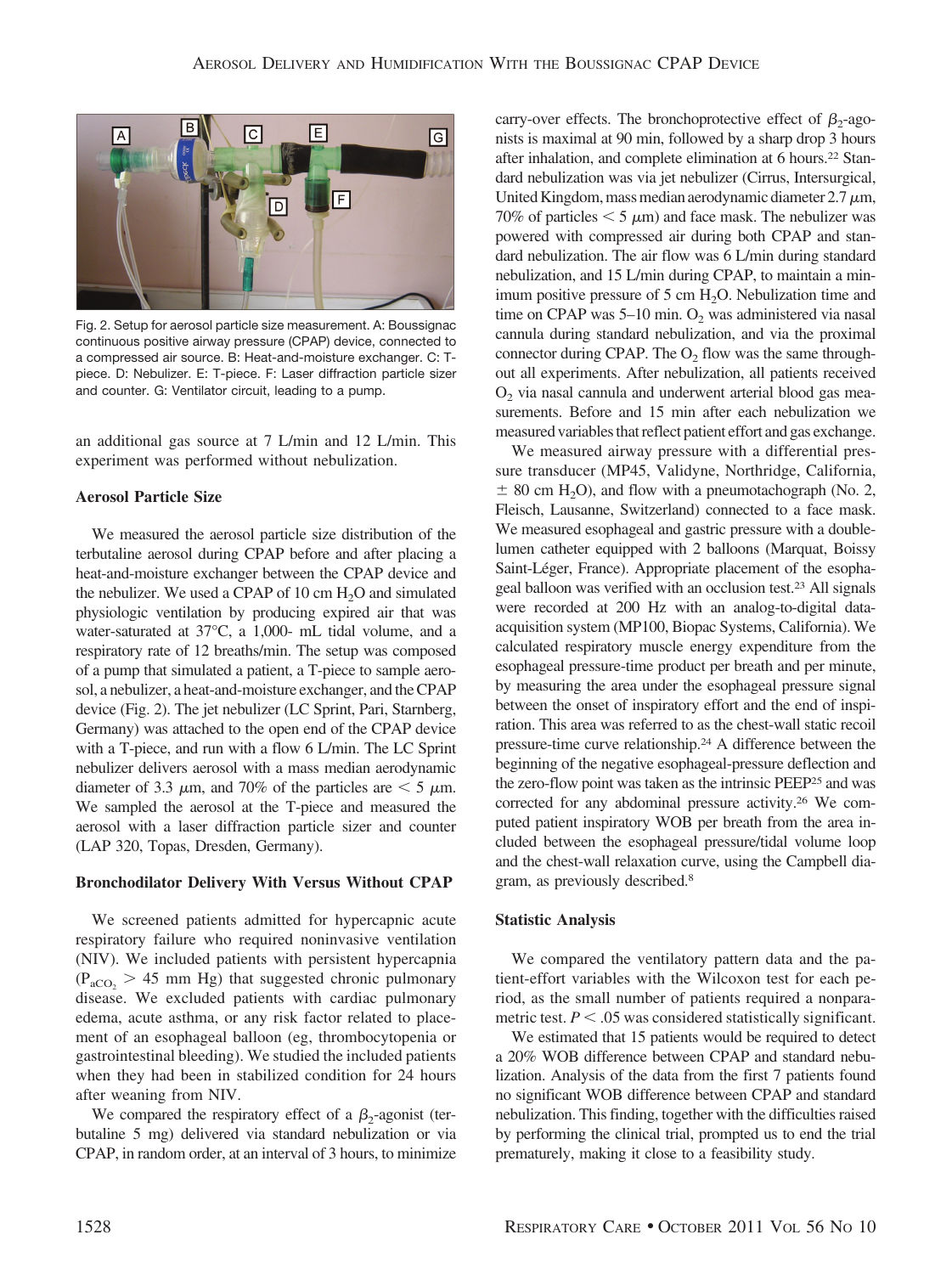

Fig. 3. Relationship between the nebulizer driving gas flow and continuous positive airway pressure (CPAP) generated in the mask, with the Boussignac CPAP system during inspiration, expiration, or without CPAP.

### **Results**

## **Pressure Generated by the Boussignac CPAP Device**

Figure 3 shows the relationship between the gas flow rate and the pressure generated by the Boussignac CPAP device. A flow of 15 L/min generated a pressure of 6 cm  $H_2O$  during expiration and 5 cm  $H_2O$  during inspiration. A flow of 25 L/ min was required to keep the pressure above 10 cm  $H_2O$ .

# **Gas Hygrometry**

Figure 4 shows the absolute humidity data. Mean absolute humidity without humidification was  $4 \pm 1$  mg/L. Humidification with cold water increased absolute humidity slightly, to 7–12 mg/L. Absolute humidity greater than 25 mg/L was obtained only with the heat-and-moisture exchanger or the heated humidifier.

# **Aerosol Particle Size With and Without Heat-and-Moisture Exchanger**

Adding a heat-and-moisture exchanger between the Boussignac CPAP device and the nebulizer had no influence on the terbutaline aerosol particle size. The median particle size diameter was similar with or without heatand-moisture exchanger  $(0.8 \mu m)$ , and the geometric standard deviation remained unchanged.

# **Comparison of Bronchodilator Delivery by CPAP Versus Standard Nebulization**

We studied 7 patients (5 females and 2 males, mean age  $64 \pm 17$  years) admitted to the ICU for hypercapnic acute respiratory failure (mean admission  $P_{aCO_2}$ , 53  $\pm$  23 mm Hg) and who had been weaned off NIV for at least 24 hours (Table 1). Patient WOB showed a decrease of borderline statistical significance  $(P = .06)$  after bronchodilator nebulization with both standard nebulization and CPAP aerosol administration (Fig. 5):  $39 \pm 34\%$  decrease after standard nebulization versus  $37 \pm 39\%$  decrease after CPAP nebulization. The  $P_{aCO_2}$  changes were not different between the 2 modalities. However,  $P_{aO_2}$  increased significantly more after CPAP nebulization than after standard nebulization.

#### **Discussion**

With the Boussignac CPAP device the flows required to maintain a continuous pressure of 5 cm  $H_2O$  or 10 cm  $H_2O$ were 15 L/min and 25 L/min, respectively. Because highflow compressed gas results in low humidity, a humidification device was needed. The heat-and-moisture exchanger did not significantly affect terbutaline aerosol particle size. In a small sample of patients with airway obstruction, WOB decreased similarly with CPAP nebulization or standard nebulization. CPAP significantly improved oxygenation, compared to standard nebulization with the same oxygen flow.

# **Influence of CPAP and Heat-and-Moisture Exchanger on Aerosol Delivery**

The gas flow rate used to drive the nebulizer has a major influence on aerosol delivery,<sup>27</sup> and the high flow rate during CPAP could decrease aerosol delivery.16 A bench study found a marked decrease in bronchodilator aerosol deposition in the face mask with nebulization during classical CPAP (10 cm  $H_2O$ ), which suggests a reduction in aerosol presented to the proximal airway.16 However, the clinical response was not different between CPAP nebulization and standard nebulization, and the  $FEV<sub>1</sub>$  increased similarly with these 2 modalities, which suggests that CPAP may promote aerosol delivery to peripheral airways, and that nebulization during CPAP is effective despite the high flow rate.16 In children with cystic fibrosis, PSV increased the lung deposition of a radio-labeled aerosol by about 30%, compared to standard nebulization, without increasing particle impaction in the proximal airways.18

A high flow rate may cause deleterious effects related to low humidity of the inspired gas,<sup>28,29</sup> and optimal humidification may improve comfort and tolerance.30 Whereas other studies found a significant increase in particle size and reduced lung deposition with heated humidifier,  $31,32$ we found that heat-and-moisture exchanger did not significantly influence aerosol particle size.

#### **Clinical Effects of Nebulization During CPAP**

In several studies the clinical improvement induced by albuterol delivered during CPAP15,16 or PSV17,19 was similar to or better than that with standard nebulization. A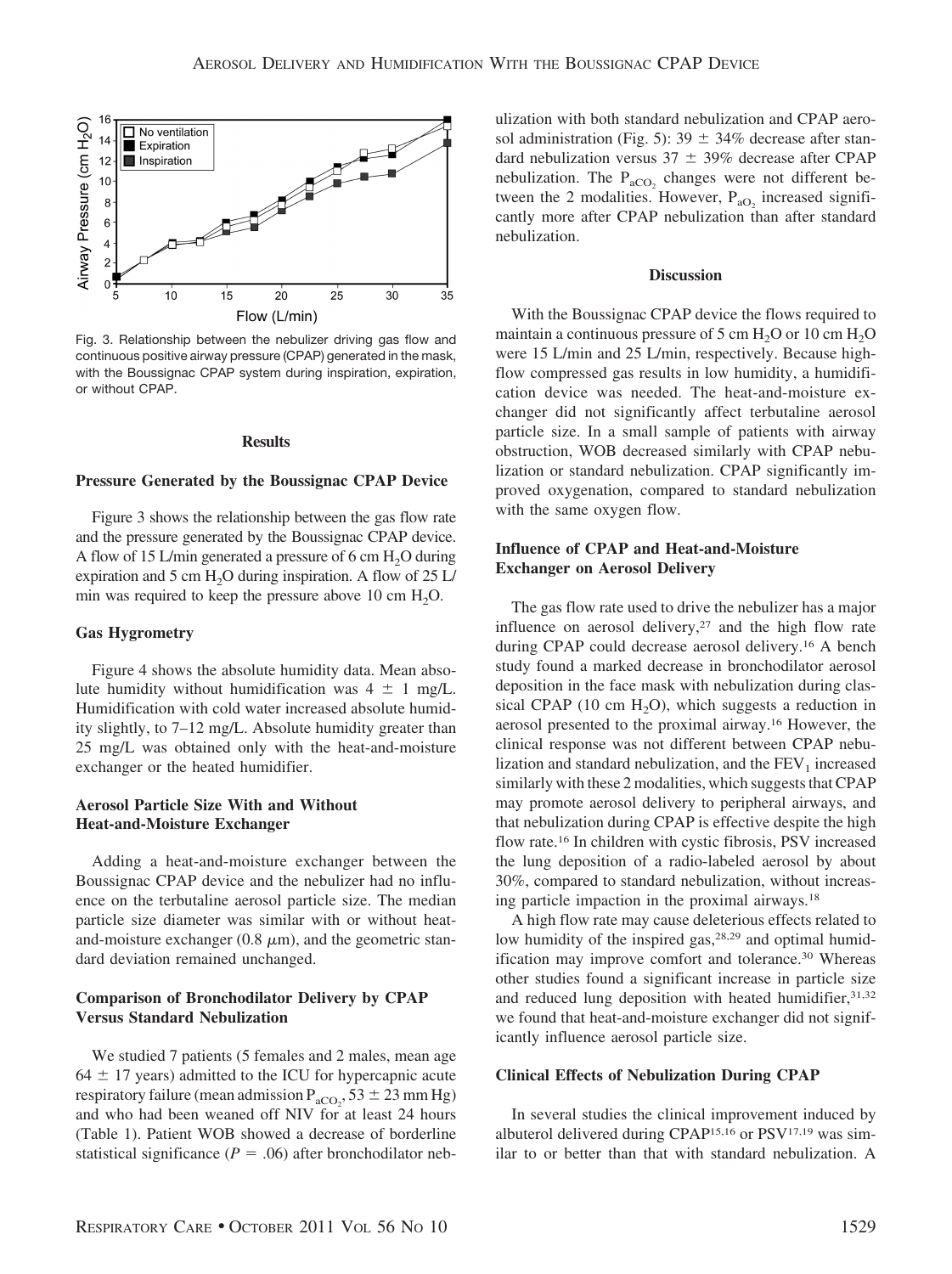

Fig. 4. Absolute humidity during the tested ventilation conditions. Continuous positive airway pressure (CPAP) was driven with dry compressed air. Adequate humidification was provided with heat-and-moisture exchanger (HME) or heated humidifier.

Table 1. Ventilation Variables After Bronchodilator Delivered via Standard Nebulization Versus via Nebulization During Continuous Positive Airway Pressure

|                                          | Before Standard<br>Nebulization | After Standard<br>Nebulization | <b>Before Nebulization</b><br>During CPAP | After Nebulization<br>During CPAP |
|------------------------------------------|---------------------------------|--------------------------------|-------------------------------------------|-----------------------------------|
| Respiratory rate (breaths/min)           | $21 \pm 7$                      | $16 \pm 4$                     | $19 \pm 7$                                | $18 \pm 5$                        |
| Tidal volume (mL)                        | $511 \pm 187$                   | $590 \pm 243$                  | $522 \pm 191$                             | $506 \pm 169$                     |
| Minute ventilation (L/min)               | $9.5 \pm 2.4$                   | $8.7 \pm 2.7$                  | $9.5 \pm 4.0$                             | $9.1 \pm 3.6$                     |
| $P_{aO}$ , (mm Hg)                       | ND                              | $68 \pm 12$                    | ND                                        | $80 \pm 15$ <sup>*</sup>          |
| $P_{\text{aCO}}$ , (mm Hg)               | ND                              | $46 \pm 12$                    | ND                                        | $45 \pm 11$                       |
| Work of Breathing (J)                    |                                 |                                |                                           |                                   |
| Per minute                               | $9.5 \pm 3.4$                   | $5.7 \pm 3.6$                  | $8.4 \pm 4.2$                             | $5.1 \pm 4.2$                     |
| Per cycle                                | $0.5 \pm 0.3$                   | $0.4 \pm 0.2$                  | $0.5 \pm 0.2$                             | $0.4 \pm 0.2$                     |
| Per liter                                | $1.0 \pm 0.2$                   | $0.7 \pm 0.3$                  | $0.9 \pm 0.2$                             | $0.6 \pm 0.4$                     |
| Pressure-time product (cm $H_2O$ ·s/min) | $201 \pm 37$                    | $174 \pm 75$                   | $205 \pm 64$                              | $180 \pm 78$                      |
| Intrinsic PEEP $(cm H2O)$                | $0.8 \pm 0.6$                   | $0.6 \pm 0.4$                  | $1.0 \pm 1.3$                             | $0.7 \pm 0.4$                     |
| Heart rate (beats/min)                   | $86 \pm 13$                     | $92 \pm 10$                    | $89 \pm 8$                                | $93 \pm 19$                       |
| Systolic blood pressure (mm Hg)          | $139 \pm 25$                    | $130 \pm 25$                   | $128 \pm 19$                              | $131 \pm 24$                      |

All values are mean  $\pm$  SD.

\* Significant difference between continuous positive airway pressure (CPAP) and standard nebulization.

 $ND = no$  data collected



Fig. 5. A: Work of breathing before and after nebulized terbutaline delivered via standard nebulization method versus delivered during continuous positive airway pressure (CPAP). WOB decreased similarly with the 2 methods ( $P = .06$ ). B:  $P_{aO_2}$  and  $P_{aCO_2}$  after nebulized terbutaline delivered via standard nebulization method versus delivered during CPAP.  $P_{aO_2}$  was significantly higher with CPAP nebulization.  $P_{aCO<sub>2</sub>}$  was not significantly different between the 2 methods.

randomized trial in patients with acute asthma found greater peak-expiratory-flow improvement when the nebulized albuterol was delivered during PSV with a PEEP of  $5 \text{ cm H}_2\text{O}$   $(n = 60)$ , than with standard nebulization  $(n = 40)$ .<sup>17</sup> Another study found an increase in peak expiratory flow when PEEP was added to terbutaline inhalation from a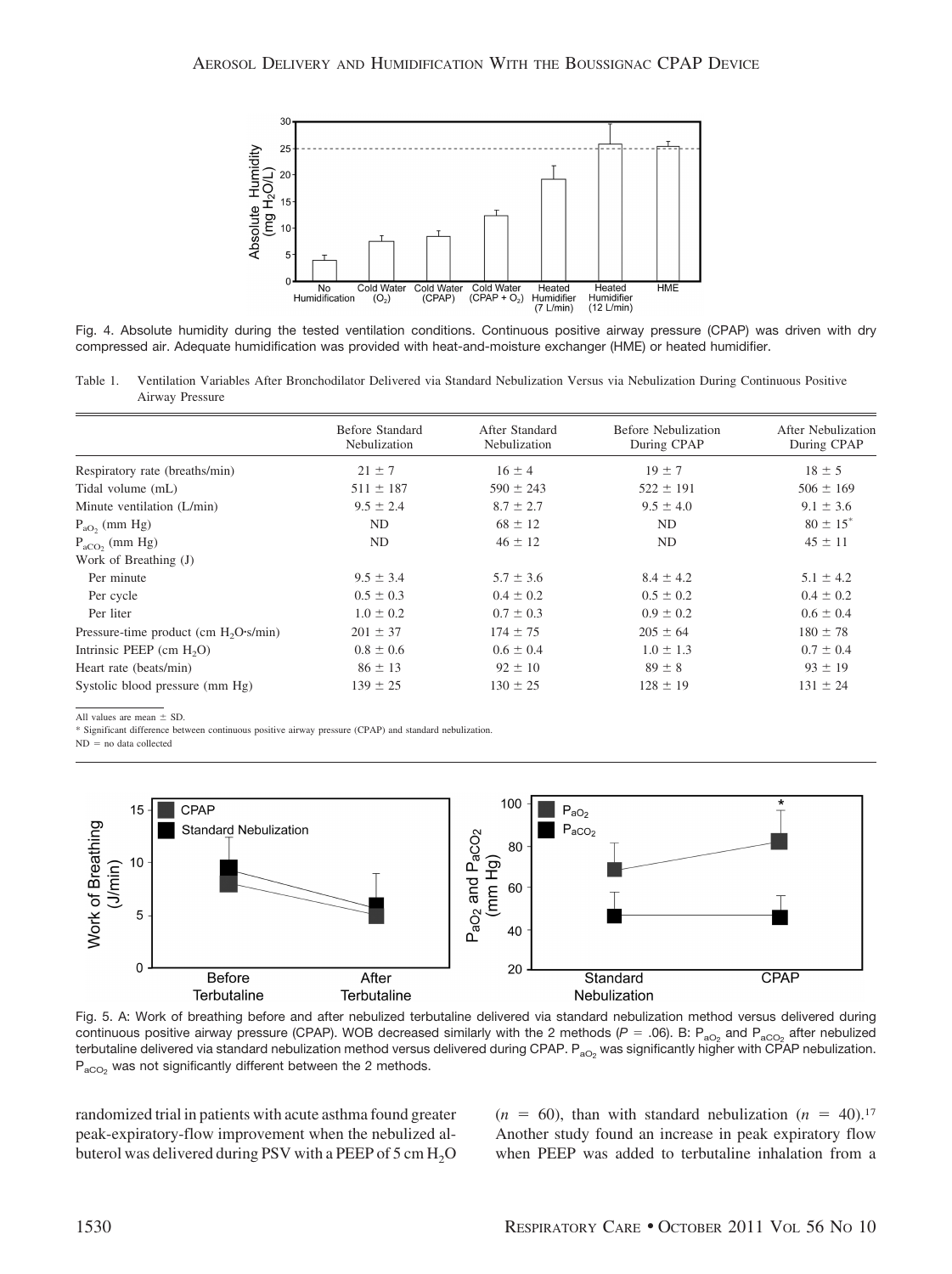cone spacer in 10 stable asthma patients.15 In 18 stable COPD patients, PSV during nebulized albuterol via spacer proved feasible, and the bronchodilator effect was significant, compared to placebo, although possibly slightly smaller than without PSV.19 Although we did not perform spirometry, we found similar trends toward decreased patient WOB with terbutaline nebulized during CPAP and with standard nebulization.

**Effects on Work of Breathing and Oxygenation.** Nebulization of bronchodilators is a crucial component of the treatment of COPD exacerbation. Benefits may occur despite an absence of spirometric improvement. Thus, in patients with nonreversible airway obstruction (defined as little or no change in  $FEV<sub>1</sub>$ ), nebulized bronchodilator decreases WOB, dynamic hyperinflation, and dyspnea.33 We found a nearly significant decrease in WOB after  $\beta_2$ -agonist nebulization, although dynamic hyperinflation did not decrease significantly, probably because our patients had little intrinsic PEEP and the number of patients was small. A study of intubated patients found that bronchodilator inhalation decreased patient WOB by lowering airway resistance, but without changing intrinsic PEEP, breathing pattern, or arterial blood gas levels.34 CPAP decreases the inspiratory WOB and feeling of breathlessness in patients with severe COPD and acute respiratory failure, during weaning from mechanical ventilation, 6-8 and during NIV for COPD exacerbation.4,5 External PEEP or CPAP decreases the patient's inspiratory effort by counterbalancing the intrinsic PEEP, although the pressure level should be set at a value lower than the intrinsic PEEP to avoid increasing the hyperinflation.<sup>35</sup> We found that nebulization with CPAP significantly improved oxygenation, compared to standard nebulization, at the same oxygen flow rate. This effect may be ascribable to PEEP-induced alveolar recruitment or to improved ventilation-perfusion matching.

# **Limitations**

Our ICU patients were unable to perform reliable spirometry, so we measured WOB in these patients who had a high potential for dynamic hyperinflation and intrinsic PEEP. The main limitation of the clinical part of our study is the small number of patients, which makes it close to a feasibility study and which probably explains that the decrease in WOB after nebulization fell slightly short of statistical significance. However, the WOB decrease was similar with the 2 modalities.

We cannot exclude the possibility that the high flow in the CPAP device increased aerosol particle impaction in the mask. Studies of aerosol delivery in healthy volunteers found that NIV did not increase lung deposition.36-38 Of the few studies involving direct lung-deposition measurements in patients, one found decreased lung deposition during NIV, compared to quiet breathing in patients with airway obstruction,39 but 2 others, in patients with cystic fibrosis, found greater distal lung deposition.18,40

# **Clinical Implications**

In hypoxemic patients, nebulization during CPAP may eliminate the risk of drop in oxygenation, as can occur when CPAP is withdrawn during standard nebulization. Bronchodilator nebulization with the Boussignac CPAP device is simple and seems clinically effective to deliver  $\beta_2$ -agonist aerosol. Heat-and-moisture exchanger did not influence particle size in our study. A humidification device should be placed between the nebulizer and the Boussignac CPAP device, because the high-flow dry gas during CPAP can dry the airways and increase airway resistance28 and cause major discomfort.29

# **Conclusions**

Delivery of aerosolized  $\beta_2$ -agonist bronchodilator was as effective during Boussignac CPAP as during standard nebulization, and the aerosol was not significantly affected by heat-and-moisture exchanger. The WOB decrease was similar with or without CPAP, but CPAP improved oxygenation in a small group of hypercapnic patients.

#### **REFERENCES**

- 1. Bersten AD, Holt AW, Vedig AE, Skowronski GA, Baggoley CJ. Treatment of severe cardiogenic pulmonary edema with continuous positive airway pressure delivered by face mask. N Engl J Med 1991;325(26):1825-1830.
- 2. Masip J, Roque M, Sanchez B, Fernandez R, Subirana M, Exposito JA. Noninvasive ventilation in acute cardiogenic pulmonary edema: systematic review and meta-analysis. JAMA 2005;294(24):3124-3130.
- 3. Squadrone V, Coha M, Cerutti E, Schellino MM, Biolino P, Occella P, et al. Continuous positive airway pressure for treatment of postoperative hypoxemia: a randomized controlled trial. JAMA 2005; 293(5):589-595.
- 4. Appendini L, Patessio A, Zanaboni S, Carone M, Gukov B, Donner CF, et al. Physiologic effects of positive end-expiratory pressure and mask pressure support during exacerbations of chronic obstructive pulmonary disease. Am J Respir Crit Care Med 1994;149(5):1069-1076.
- 5. O'Donoghue FJ, Catcheside PG, Jordan AS, Bersten AD, McEvoy RD. Effect of CPAP on intrinsic PEEP, inspiratory effort, and lung volume in severe stable COPD. Thorax 2002;57(6):533-539.
- 6. Smith TC, Marini JJ. Impact of PEEP on lung mechanics and work of breathing in severe airflow obstruction. J Appl Physiol 1988; 65(4):1488-1499.
- 7. Petrof BJ, Legare M, Goldberg P, Milic-Emili J, Gottfried SB. Continuous positive airway pressure reduces work of breathing and dyspnea during weaning from mechanical ventilation in severe chronic obstructive pulmonary disease. Am Rev Respir Dis 1990;141(2):281-289.
- 8. Mancebo J, Albaladejo P, Touchard D, Bak E, Subirana M, Lemaire F, et al. Airway occlusion pressure to titrate positive end-expiratory pressure in patients with dynamic hyperinflation. Anesthesiology 2000;93(1):81-90.
- 9. Moritz F, Brousse B, Gellee B, Chajara A, L'Her E, Hellot MF, et al. Continuous positive airway pressure versus bilevel noninvasive ventilation in acute cardiogenic pulmonary edema: a randomized multicenter trial. Ann Emerg Med 2007;50(6):666-675, e661.
- 10. O'Driscoll BR, Taylor RJ, Horsley MG, Chambers DK, Bernstein A. Nebulised salbutamol with and without ipratropium bromide in acute airflow obstruction. Lancet 1989;1(8652):1418-1420.